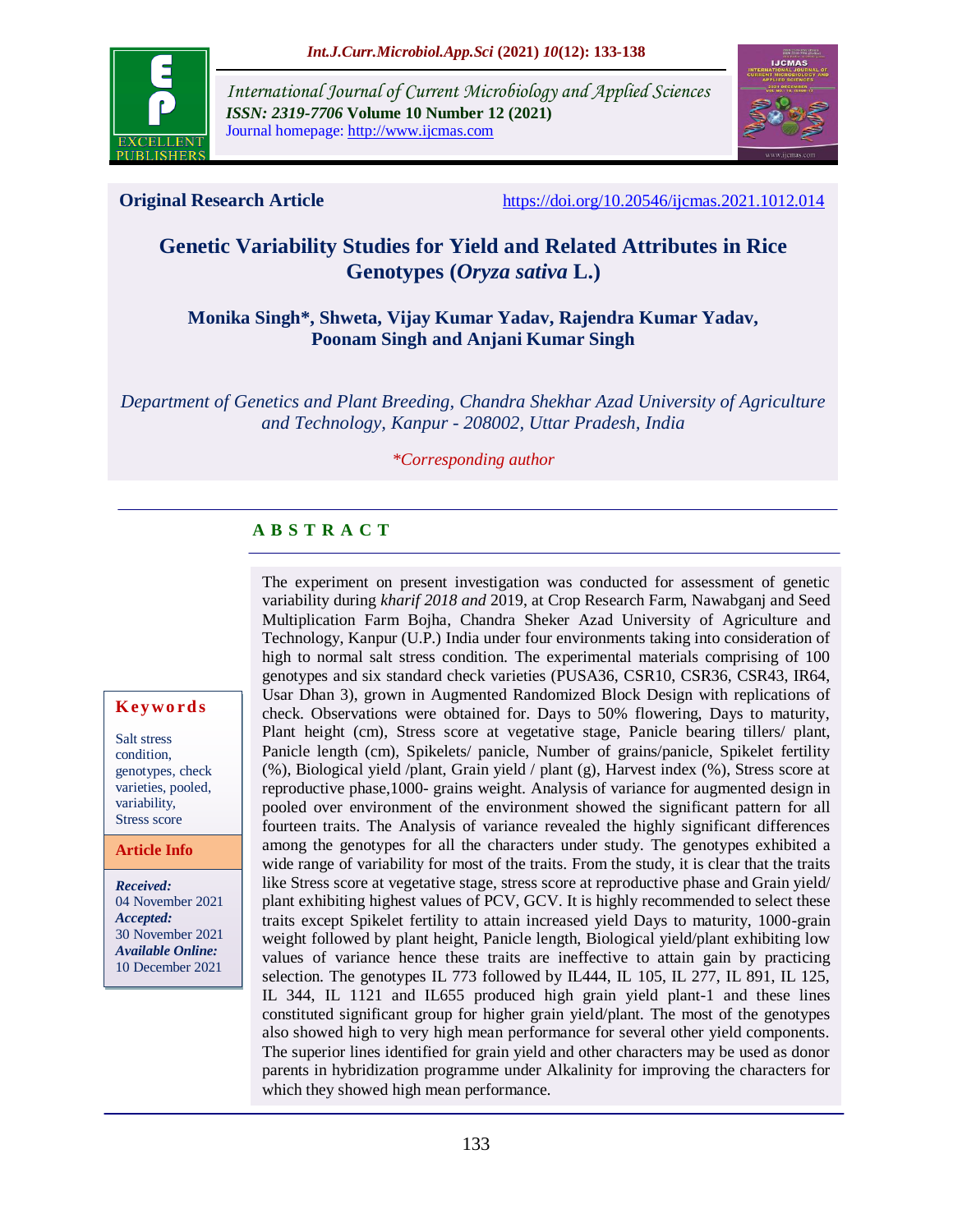## **Introduction**

Rice plays a pivotal role in food security of many countries. It is one of the most extensively cultivated cereal crops in the world, spreading across a wide range of geographies, ecological and climatic regions (Surapaneni *et al.,* 2016). Rice belongs to genus *Oryza* of Gramineae family. The genus *Oryza* has 22 wild species  $(2n = 24, 48)$ representing 10 genomic types (AA, BB, CC, BBCC, CCDD, EE, FF, GG, HHJJ and HHKK). *Oryza sativa* is a cultivated diploid species. The *Oryza sativa* is further divided into three sub-species, namely, *Indica*, *Japonica* and *Javanica*. Two major subspecies, *indica* and *japonica*, were polyphyletically derived from the wild species *O. rufipogon* and can be distinguished by hybrid sterility and molecular marker.

Over two billion people in Asia alone derive 80 per cent of their energy needs from rice, which contains 80 percent carbohydrates, 7-8 percent protein, 3 percent fat, and 3 percent fiber (Juliano 1985). India is the largest rice growing country, while China is the largest producer of rice. Although, the average productivity of rice is much lower in India than the average productivity at world level. In India nearly 9.38 million ha area is occupied by salt-affected soils out of which 5.5 million ha are saline soils (including coastal) and 3.88 million ha alkali soils. Land is affected by salt of which Uttar Pradesh share 1.29 m ha. Successive salinity in the soil has the divesting effect on plant growth reducing crop yields worldwide that leads complete crop failure in worst affected areas.

Variability refers to the presence of differences among the individuals of plant population due to their genetic composition and the environment in which they are raised. Genetic variability is the basis of plant breeding because any crop improvement

depends on the amount and direction of genetic association of the traits in the base population. It provides a wide range of genotypes that can be selected to develop new varieties. Development of high yielding varieties requires the existence of genetic variability and genetic variability of agronomic traits is the key component of breeding programs for broadening the gene pool. Selection will be effective when there is a significant amount of variability among the breeding materials.

The available variability can be measured using genotypic and phenotypic coefficient of variation which used to share out genetic and environmental variance. Heritability used to assess the amount of genetic improvement that will be transferred to next generation. However, heritability coupled with genetic advance will be more powerful in predicting genetic gain than heritability alone. In addition, knowledge about the association of traits with themselves and grain yield is also important for direct and indirect selection of traits which contributes to yield. Therefore, further studies aimed at generating and comparing information on above aspects in rice are warranted to facilitate development of high yielding pure line as well as hybrid cultivars.

#### **Materials and Methods**

The experiment was conducted during year *2018* and 2019, at Crop Research Farm, Nawabganj and Seed Multiplication Farm Bojha, Chandra Sheker Azad University of Agriculture and Technology, Kanpur (U.P.) India. experimental material comprised of one hundred genotypes of cultivated rice and six standard check varieties (PUSA36, CSR10, CSR36, CSR43, IR64, Usar Dhan 3) as salt stress sensitive, in Augmented Randomized Block Design with replications of check under four environments taking into consideration of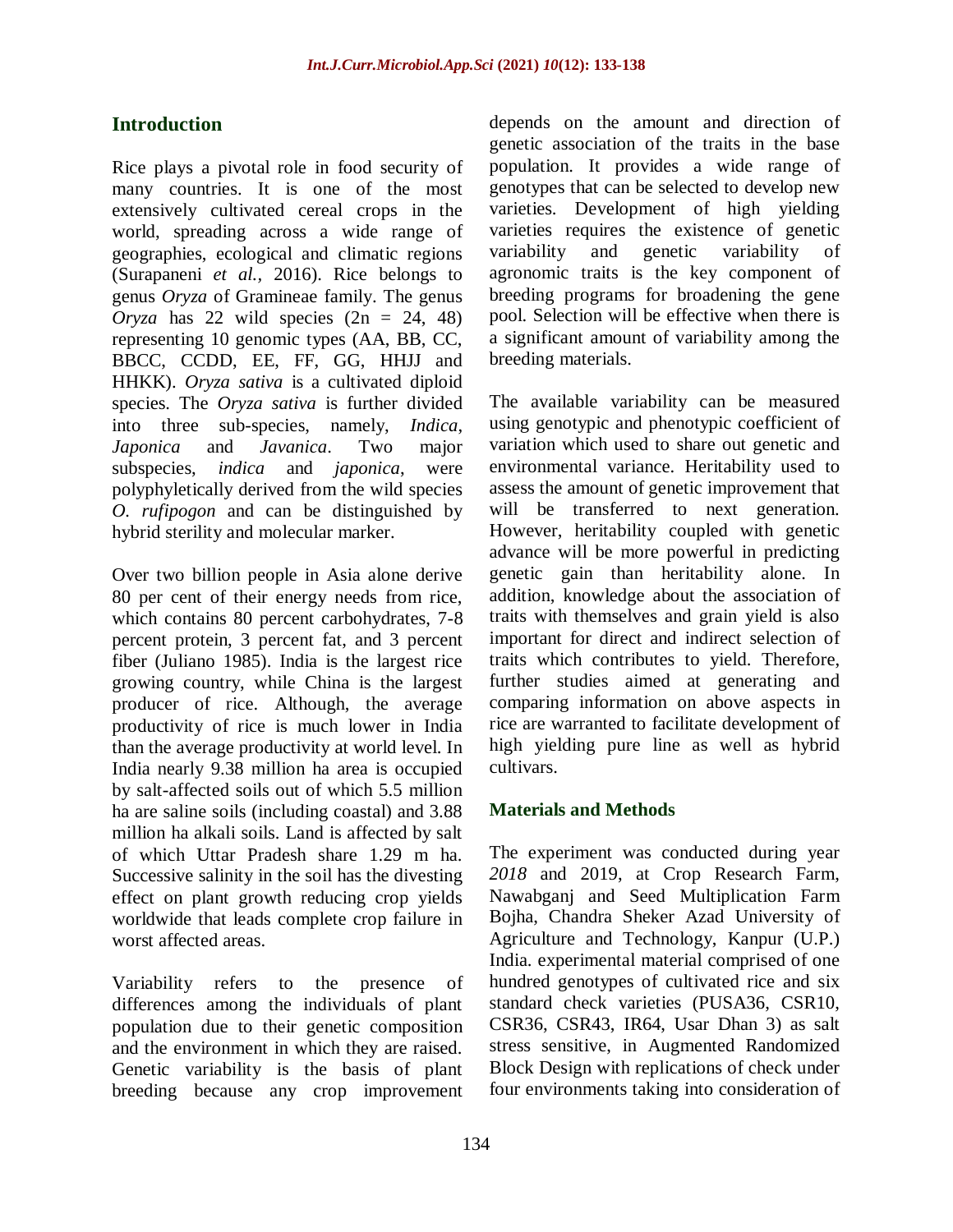soil types (high to normal salt stress condition) and days of sowing. The details of the environments are given below:

#### **Environments**

E-1: Environment I, Year 2018, high stress, pH 9.36, Ec 1.59 dsm<sup>-1</sup>, Seed Multiplication Farm, Bojha,

E-2: Environment II, Year 2018, Normal stress Year 2019, pH 8.5,  $Ec0.93$ dsm<sup>-1</sup> CRF, Nawabganj,

E-3: Environment III, Year 2019, high stress, pH 9.48, Ec1.63 dsm<sup>-1</sup>, Seed Multiplication Farm, Bojha,

E-4: Environment IV, Normal stress Year 2019, pH 8.7, Ec 0.98dsm<sup>-1</sup> CRF, Nawabganj.

Experimental field was divided into ten blocks of equal size and each block had sixteen plots. Out of sixteen plots in a block, ten plots were used for accommodating the test genotypes which were not replicated while remaining six were allocated to checks i.e. PUSA36, CSR10, CSR36, CSR43, IR64, Usar Dhan 3. The six checks were randomly allocated along with the test genotypes in a block each genotype was grown in seven-row, 01m length following row to row and plant to plant spacing of 15 cm and 15 cm respectively.

Recommended cultural practices were practiced to raise a good crop. Five plants in all genotype and checks were selected at random from each replication for recording of observations on characters of these genotype were used for recording all the below mentioned characters. The average of observations recorded on these five plants was considered for statistical analysis. Plant morphological characters of each genotype were recorded by selecting single or group of plants depending on all characters at different stages of crop growth. Days to 50% flowering, Days to maturity, Plant height (cm), Stress score at vegetative stage, Panicle bearing tillers/ plant, Panicle length (cm), Spikelets/ panicle, Number of grains/panicle, Spikelet fertility (%), Biological yield /plant, Grain yield  $/$  plant (g), Harvest index  $(\%)$ , Stress score at reproductive phase, 1000- grains weight. The analysis of variance for different characters in augmented block design was done according to Federer (1956) and variability for different characters was estimated as suggested by Burton and De-Vane (1953).

## **Results and Discussion**

Analysis of variance for augmented design in pooled over environment of the environment showed the significant pattern for all fourteen traits. The results of ANOVA revealed considerable variation over the traits under study exhibiting a wide range of phenotypic as well as genotypic coefficient of variation. In general, the values of phenotypic coefficient of variance were higher than those of genotypic coefficient of variance. The relative magnitudes of the phenotypic as well as genotypic variances between the traits were compared based on the phenotypic and genotypic coefficient of variation. In present investigation, the estimates of PCV were higher than their corresponding GCV for all the traits studied (Table 2). But most of the traits considered have the small difference between PCV and GCV values specifying less effect of environment in expression of these characters suggesting phenotypic differences may be considered as genotypic difference among the genotypes for selection. These findings were in accordance with the findings of Lal and Chauhan *et al.,* (2011); Singh *et al.,*  (2013); Lingaiah *et al.,* (2015); Mishu *et al.,*  (2016).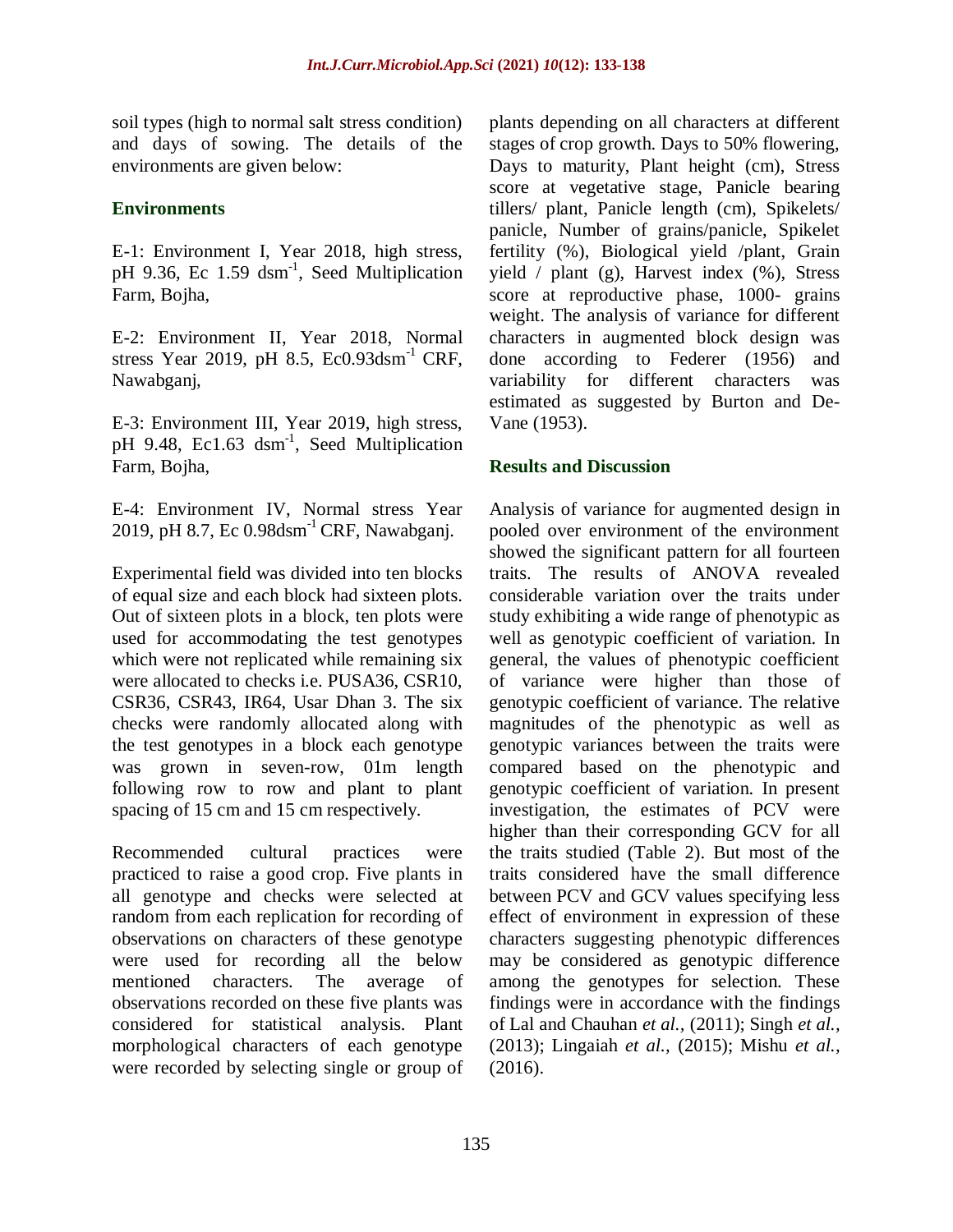|                                   | <b>Sources of variation</b> |               |              |  |  |
|-----------------------------------|-----------------------------|---------------|--------------|--|--|
| <b>Characters</b>                 | <b>Blocks</b>               | <b>Checks</b> | <b>Error</b> |  |  |
|                                   | d.f. $(9)$                  | d.f. $(5)$    | d.f. $(45)$  |  |  |
| Days to 50% flowering             | 303.99***                   | 970.59***     | 86.28        |  |  |
| Days to maturity                  | 77.42***                    | 127.79***     | 20.92        |  |  |
| Plant height (cm)                 | 227.18                      | 1067.157***   | 188.93       |  |  |
| <b>Stress score at vegetative</b> | $4.51***$                   | 34.36***      | 0.78         |  |  |
| stage                             |                             |               |              |  |  |
| <b>Panicle bearing</b>            | 3.22                        | $11.70***$    | 1.99         |  |  |
| tillers/plant                     |                             |               |              |  |  |
| <b>Panicle length</b>             | 8.582                       | 50.05         | 310.26       |  |  |
| <b>Spikelets /panicle</b>         | 382.04                      | 2639.51       | 1858.83      |  |  |
| <b>Number of grains/panicle</b>   | 606.78                      | 1998.30       | 2413.52      |  |  |
| <b>Spikelet fertility</b>         | 125.55                      | 145.09        | 123.18       |  |  |
| <b>Biological yield/plant</b>     | 39.61***                    | 2610.42***    | 3.05         |  |  |
| Grain yield/plant                 | 8.37                        | 109.94***     | 7.57         |  |  |
| Harvest index $(\% )$             | 85.94                       | 81.12         | 50.45        |  |  |
| <b>Stress score at</b>            | 2.1839                      | $55.22***$    | 2.36         |  |  |
| reproductive phase                |                             |               |              |  |  |
| 1000-grain weight                 | 3.80                        | 28.68***      | 2.82         |  |  |

**Table.1** Analysis of variance (pooled) of augmented design for 14 characters in rice genotypes

\*Significant at 5% probability level, \*\*Significant at 1% probability level

## **Table.2** Range, mean and coefficient of variation for 14 characters of rice genotypes

| <b>Characters</b>                 | Range           | <b>Mean</b> | <b>Coefficient of variation</b> |        |
|-----------------------------------|-----------------|-------------|---------------------------------|--------|
|                                   | $(min-max)$     |             | $PCV$ $(\% )$                   | GCV(%) |
| Days to 50% flowering             | 77.85 - 111.69  | 97.11       | 15.55                           | 12.26  |
| Days to maturity                  | 115.51 - 115.51 | 127.12      | 7.08                            | 6.09   |
| Plant height (cm)                 | 81.60-112.78    | 98.69       | 9.77                            | 9.23   |
| <b>Stress score at vegetative</b> | $0.86 - 4.72$   | 2.31        | 98.26                           | 90.44  |
| stage                             |                 |             |                                 |        |
| <b>Panicle bearing</b>            | $5.12 - 9.40$   | 7.45        | 28.13                           | 20.78  |
| tillers/plant                     |                 |             |                                 |        |
| <b>Panicle length</b>             | $18.61 - 26.42$ | 22.60       | 13.43                           | 8.58   |
| <b>Spikelets /panicle</b>         | 95.24-167.60    | 142.97      | 19.12                           | 11.67  |
| <b>Number of grains/panicle</b>   | 67.87-140.14    | 111.23      | 31.53                           | 10.51  |
| <b>Spikelet fertility</b>         | 57.70-92.26     | 75.86       | 16.11                           | 6.74   |
| <b>Biological yield/plant</b>     | 29.46-43.58     | 35.53       | 14.74                           | 13.90  |
| Grain yield/ plant                | 5.81 - 13.89    | 10.50       | 39.33                           | 29.33  |
| Harvest index $(\% )$             | 18.27-39.45     | 29.34       | 33.15                           | 22.65  |
| <b>Stress score at</b>            | 1.29-5.30       | 3.40        | 66.69                           | 49.05  |
| reproductive phase                |                 |             |                                 |        |
| 1000-grain weight                 | $16.62 - 23.51$ | 21.37       | 10.48                           | 6.93   |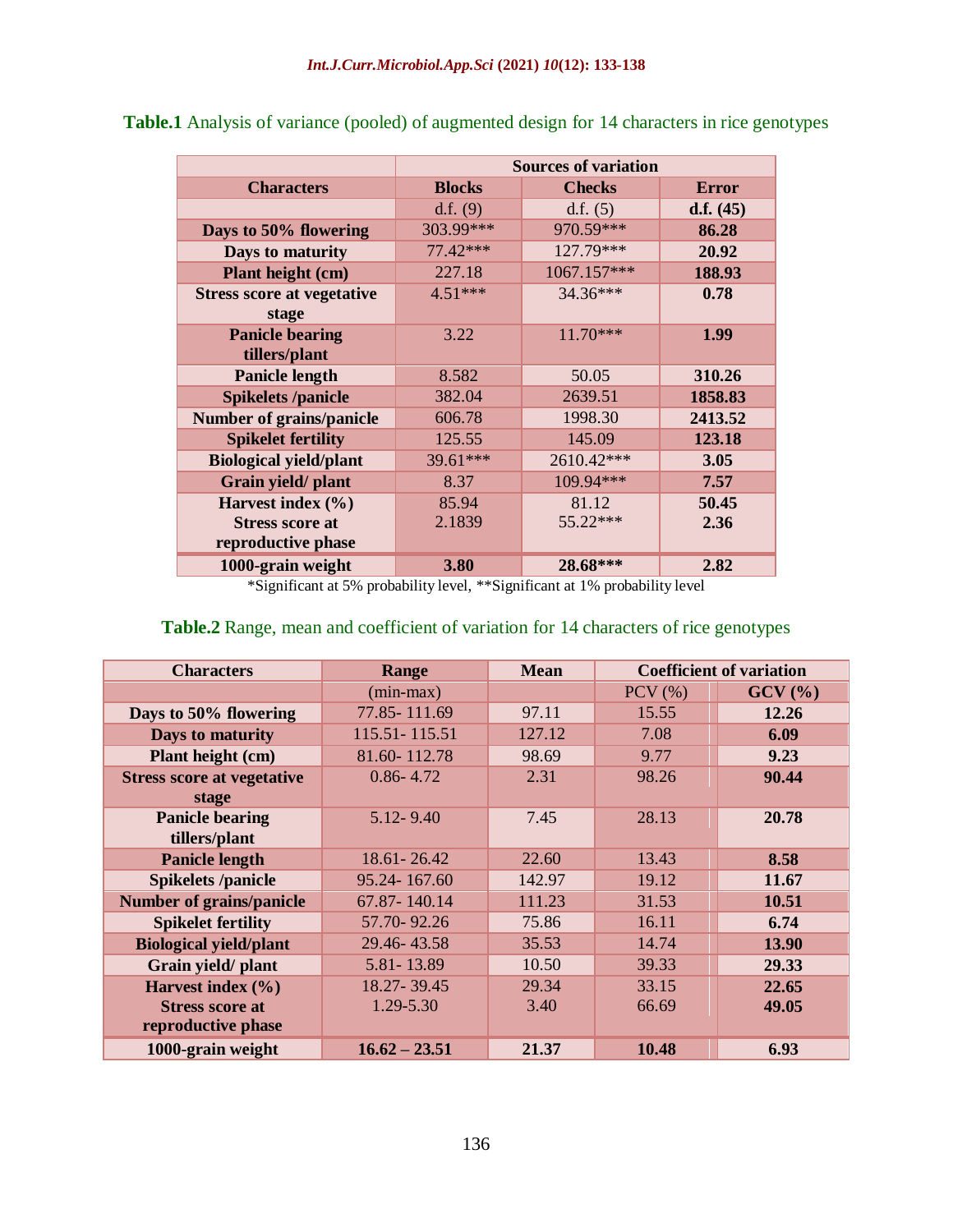The traits sterile Stress score at vegetative stage followed by Stress score at reproductive phase and Grain yield/ plant recorded highest values of PCV and GCV. Whereas the traits such as Days to maturity, 1000-grain weight followed by plant height, Panicle length, Biological yield/plant, had low estimates of PCV and GCV showing that selection for these traits will be relatively less effective. However, in case of Spikelet fertility the difference was relatively higher indicating relatively greater effect of environment on this trait. The similar case has been reported earlier by Mustafa and Elsheikh (2007), Singh *et al.,* (2008), Raut *et al.,* (2009), Idris *et al.,* (2012). The characters exhibited moderate phenotypic coefficient of variation (PCV) and genotypic coefficient of variation (GCV) values, are likely to allow reasonable scope of improvement through selection in respective environment owing to their moderate genetic variability (Garg *et al.,* 2011, Tiwari *et al.,* 2011).

Heritability analyses estimate the relative contributions of differences in genetic and non-genetic factors to the total phenotypic variance in a population. It is an important concept in quantitative genetics, particularly in selective breeding. The heritability in broad sense (H2) estimate varied from 17.50 % to 90.54 %, respectively for Spikelet fertility and Panicle length. Mostly all the characters studies had high heritability except the numbers of Spikelet fertility. This result indicates that these characters could be easily improved by selection.

Genetic advance (GA) under selection refers to the improvement of characters in genotypic value for the new population compared with the base population under one cycle of selection at a given selection intensity (Wolie *et al.,* 2013). The high value of GA was recorded with 1000-grain weight (9.44) and the low (74.43) Stress score at reproductive

phase. Estimates of GA for yield/plant was 4.69 g/plant indicating that whenever we select the best, 5% high yielding genotypes as parents, average grain yield/plant of progenies could be improved by 4.69 g/plant.

The Analysis of variance revealed the highly significant differences among the genotypes for all the characters under study. The genotypes exhibited a wide range of variability for most of the traits. From the study, it is clear that the traits like Stress score at vegetative stage, Stress score at reproductive phase and Grain yield/ plant exhibiting highest values of PCV, GCV. It is highly recommended to select these traits except Spikelet fertility to attain increased yield Days to maturity, 1000-grain weight followed by plant height, Panicle length, Biological yield/plant exhibiting low values of variance hence these traits are ineffective to attain gain by practicing selection. The genotypes IL 773 followed by IL444, IL 105, IL 277, IL 891, IL 125, IL 344, IL 1121 and IL655 produced high grain yield /plant and these lines constituted significant group for higher grain yield/plant.

The most of the genotypes also showed high to very high mean performance for several other yield components. The superior lines identified for grain yield and other characters may be used as donor parents in hybridization programme under Alkalinity for improving the characters for which they showed high mean performance.

#### **References**

- Garg P, Pandey D P and Singh D. 2011. Genetic variability for yield and quality traits in rice (*Oryza sativa* L.). *Research on Crops* 12(1): 182-184.
- Idris A E, Justin F J, Dagash Y M I and Abuali A I. 2012. Genetic variability and inter relationship between yield